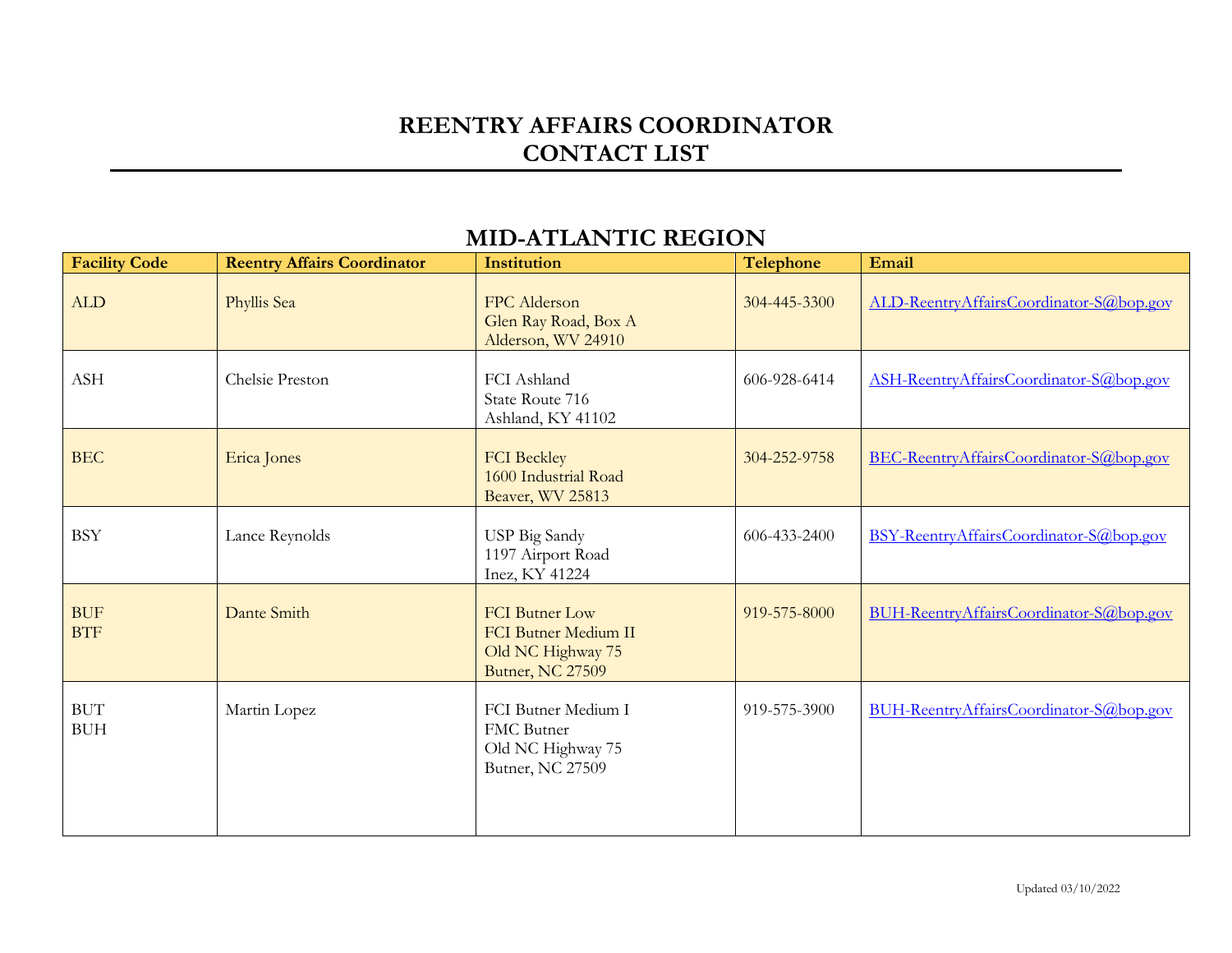| <b>CUM</b> | Joshua Simmons     | <b>FCI</b> Cumberland<br>14601 Burbridge Road SE<br>Cumberland, MD 21502                       | 301-784-1000 | CUM-ReentryAffairsCoordinator-S@bop.gov |
|------------|--------------------|------------------------------------------------------------------------------------------------|--------------|-----------------------------------------|
| <b>GIL</b> | Jessica Montgomery | FCI Gilmer<br>201 FCI Lane<br>Glenville, WV 26351                                              | 304-626-2500 | GIL-ReentryAffairsCoordinator-S@bop.gov |
| <b>HAF</b> | Jeffrey Ice        | FCI/SFF Hazelton<br>1640 Sky View Drive<br>Bruceton Mills, WV 26525                            | 304-379-1500 | HAZ-ReentryAffairsCoordinator-S@bop.gov |
| <b>HAZ</b> | Laura Holcomb      | USP/SCP Hazelton<br>1640 Sky View Drive<br>Bruceton Mills, WV 26525                            | 304-379-5000 | HAZ-ReentryAffairsCoordinator-S@bop.gov |
| <b>LEE</b> | Jessica Miller     | <b>USP</b> Lee<br>Lee County Industrial Park<br>Hickory Flats Road<br>Pennington Gap, VA 67025 | 276-546-0150 | LEE-ReentryAffairsCoordinator-S@bop.gov |
| <b>LEX</b> | Michael Swanagin   | FMC Lexington<br>3301 Leestown Road<br>Lexington, KY 40511                                     | 859-255-6812 | LEX-ReentryAffairsCoordinator-S@bop.gov |
| <b>MAN</b> | Jamie Crase        | <b>FCI</b> Manchester<br>805 Fox Hollow Road<br>Manchester, KY 40962                           | 606-598-1900 | MAN-ReentryAffairsCoordinator-S@bop.gov |
| <b>MCR</b> | Angela Partin      | USP McCreary<br>330 Federal Way<br>Pine Knot, KY 42635                                         | 606-354-7000 | MCR-ReentryAffairsCoordinator-S@bop.gov |
| <b>MCD</b> | Kelli Cline        | <b>FCI McDowell</b><br>101 Federal Drive<br>Welch, WV 24801                                    | 304-436-7300 | MCD-ReentryAffairsCoordinator-S@bop.gov |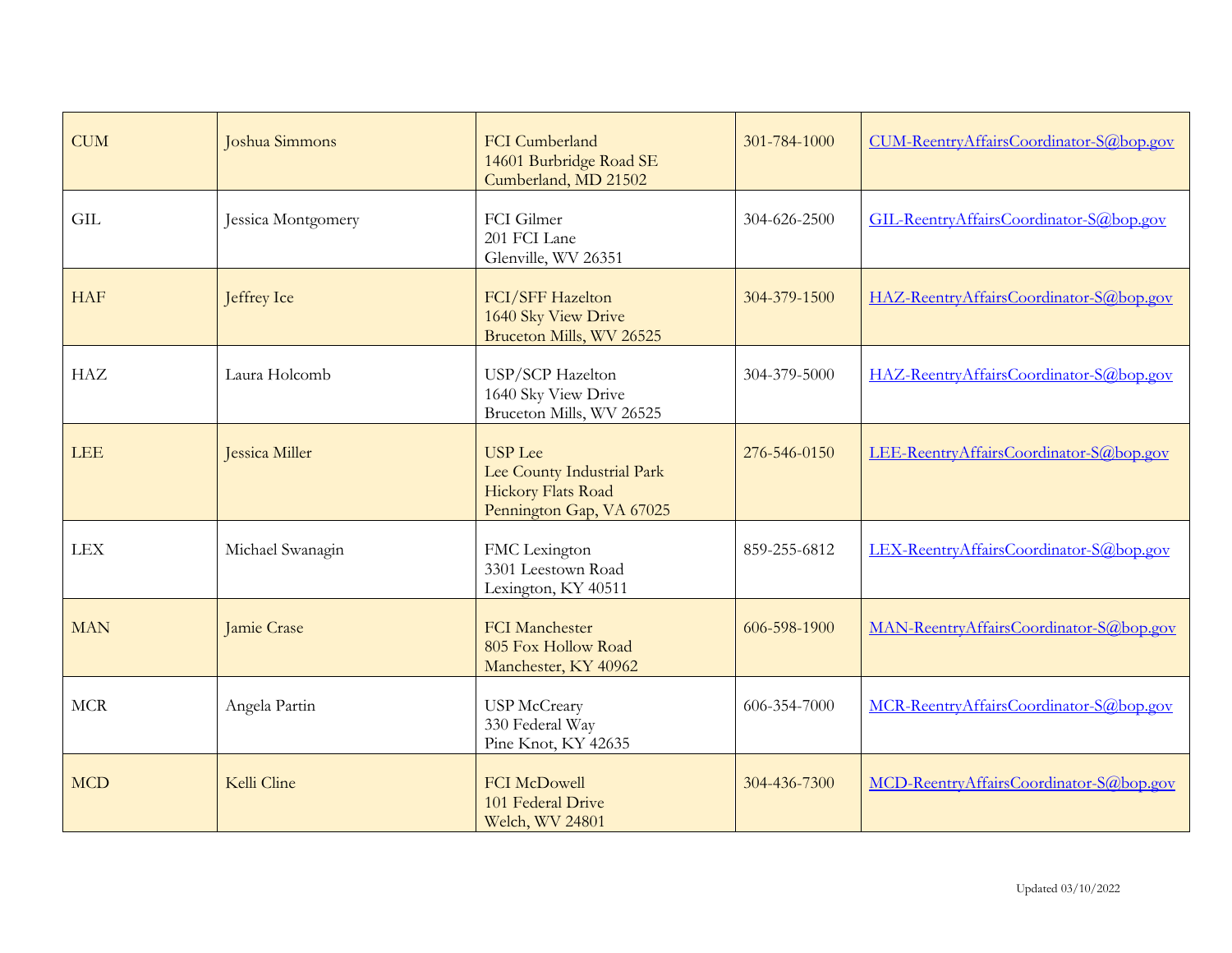| MEM        | Rendy Burnett      | FCI Memphis<br>1101 John A Denie Road<br>Memphis, TN 38134     | 901-372-2269 | MEM-ReentryAffairsCoordinator-S@bop.gov |
|------------|--------------------|----------------------------------------------------------------|--------------|-----------------------------------------|
| <b>MRG</b> | DeVonne McCall     | FCI Morgantown<br>446 Greenbag Road<br>Morgantown, WV 26501    | 304-296-4416 | MRG-ReentryAffairsCoordinator-S@bop.gov |
| <b>PET</b> | Tony Carter        | FCI Petersburg Low<br>1100 River Road<br>Hopewell, VA 23860    | 804-733-7881 | PEX-ReentryAffairsCoordinator-S@bop.gov |
| <b>PEM</b> | Uddin (Omar) Rajah | FCI Petersburg Medium<br>1060 River Road<br>Hopewell, VA 23860 | 804-504-7200 | PEX-ReentryAffairsCoordinator-S@bop.gov |

# **NORTH CENTRAL REGION**

| <b>Facility Code</b> | <b>Reentry Affairs Coordinator</b> | Institution                                                        | Telephone    | Email                                   |
|----------------------|------------------------------------|--------------------------------------------------------------------|--------------|-----------------------------------------|
| <b>CCC</b>           | Arlandra King                      | MCC Chicago<br>71 West Van Buren Street<br>Chicago, IL 60605       | 312-322-0567 | CCC-ReentryAffairsCoordinator-S@bop.gov |
| <b>DTH</b>           | Tonya Gajeski                      | FPC Duluth<br>4464 Ralston Drive<br>Duluth, MN 55811               | 218-722-8634 | DTH-ReentryAffairsCoordinator-S@bop.gov |
| <b>ENG</b>           | <b>Steve Doyle</b>                 | FCI Englewood<br>9595 West Quincy Avenue<br>Littleton, CO 80123    | 303-763-4300 | ENG-ReentryAffairsCoordinator-S@bop.gov |
| <b>FLF</b>           | Jessica Collier                    | <b>FCI</b> Florence<br>5880 Highway 67 South<br>Florence, CO 81226 | 719-784-9100 | FLX-ReentryAffairsCoordinator-S@bop.gov |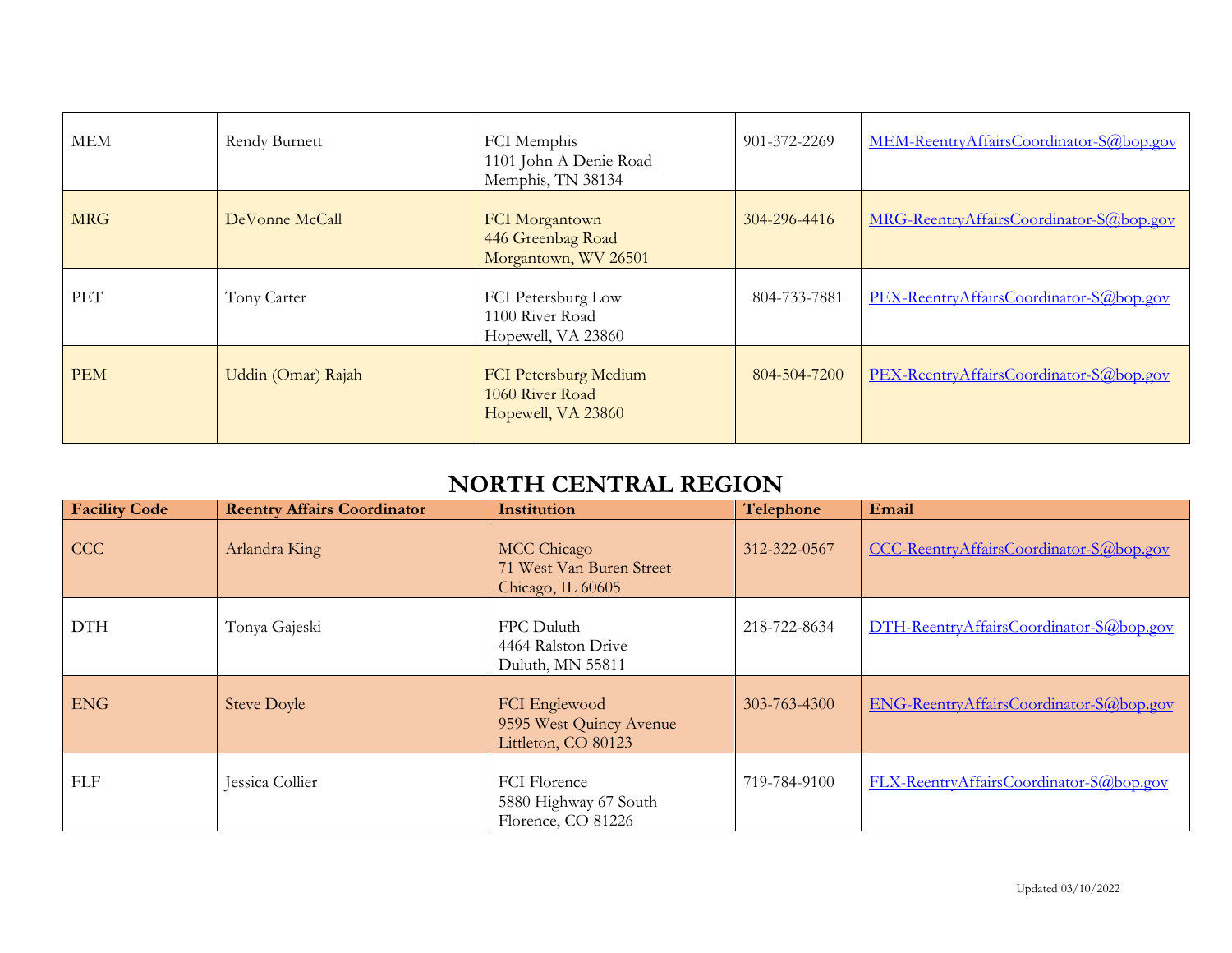| FLP<br><b>FLM</b> | Adam Haight       | USP/ADX Florence<br>5880 Highway 67 South<br>Florence, CO 81226      | 719-784-9464 | FLX-ReentryAffairsCoordinator-S@bop.gov |
|-------------------|-------------------|----------------------------------------------------------------------|--------------|-----------------------------------------|
| <b>GRE</b>        | Jennifer R. Braye | FCI Greenville<br>100 U.S. Highway 40<br>Greenville, IL 62246        | 618-664-6200 | GRE-ReentryAffairsCoordinator-S@bop.gov |
| <b>LVN</b>        | Kori Thiessen     | <b>USP</b> Leavenworth<br>1300 Metropolitan<br>Leavenworth, KS 66048 | 913-682-8700 | LVN-ReentryAffairsCoordinator-S@bop.gov |
| <b>MAR</b>        | Marc Sheffer      | <b>USP</b> Marion<br>4500 Prison Road<br>Marion, IL 62959            | 618-964-1441 | MAR-ReentryAffairsCoordinator-S@bop.gov |
| <b>MIL</b>        | Priscilla Cook    | FCI Milan<br>4004 East Arkona Road<br>Milan, MI 48160                | 734-439-5527 | MIL-ReentryAffairsCoordinator-S@bop.gov |
| <b>OXF</b>        | Janis Braker      | FCI Oxford<br>County Road G & Elk Avenue<br>Oxford, WI 53952         | 608-584-6116 | OXF-ReentryAffairsCoordinator-S@bop.gov |
| <b>PEK</b>        | Vacant            | <b>FCI</b> Pekin<br>2600 South Second Street<br>Pekin, IL 61554      | 309-346-8588 | PEK-ReentryAffairsCoordinator-S@bop.gov |
| RCH               | Sarah Bergman     | FMC Rochester<br>2110 East Center Street<br>Rochester, MN 55904      | 507-287-0674 | RCH-ReentryAffairsCoordinator-S@bop.gov |
| <b>SST</b>        | Caralee Mortenson | <b>FCI</b> Sandstone<br>2300 County Road<br>Sandstone, MN 55072      | 320-245-6432 | SST-ReentryAffairsCoordinator-S@bop.gov |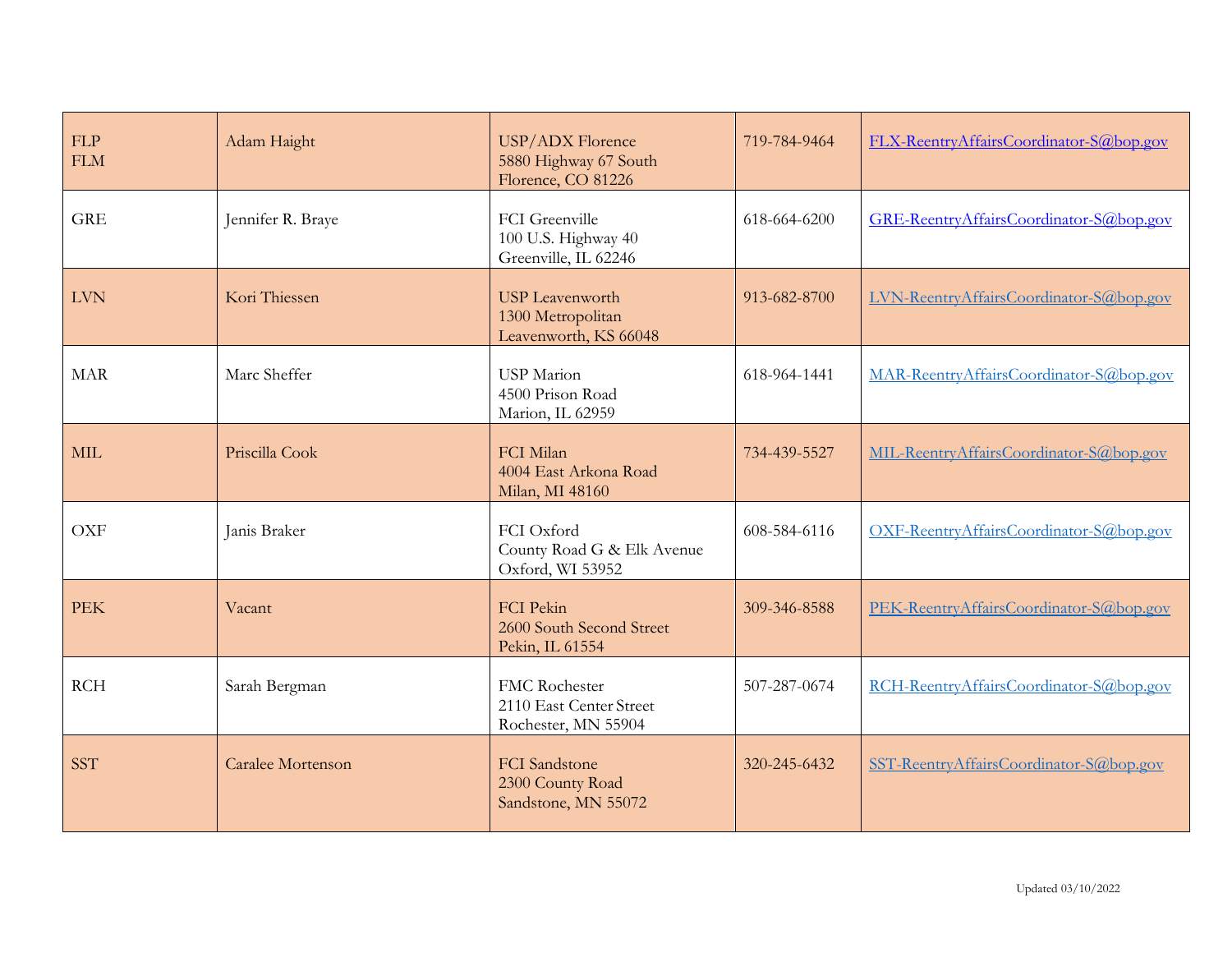| <b>SPG</b> | David Ellis          | MCFP Springfield<br>1900 West Sunshine Street<br>Springfield, MO 65807    | 417-836-1395 | SPG-ReentryAffairsCoordinator-S@bop.gov |
|------------|----------------------|---------------------------------------------------------------------------|--------------|-----------------------------------------|
| <b>THA</b> | Anissa Williams      | <b>FCI</b> Terre Haute<br>4200 Bureau Road North<br>Terre Haute, IN 47802 | 812-238-1531 | THA-ReentryAffairsCoordinator-S@bop.gov |
| <b>THP</b> | Leanna Vandevender   | <b>USP</b> Terre Haute<br>4700 Bureau Road South<br>Terre Haute, IN 47802 | 812-238-3314 | THP-ReentryAffairsCoordinator-S@bop.gov |
| <b>TOM</b> | Alex Vallejo         | <b>USP</b> Thomson<br>1100 One Mile Road<br>Thomson, IL 61285             | 815-259-1040 | TOM-ReentryAffairsCoordinator-S@bop.gov |
| <b>WAS</b> | Shelly Dunkin        | <b>FCI</b> Waseca<br>1000 University Drive SW<br>Waseca, MN 56093         | 507-833-9509 | WAS-ReentryAffairsCoordinator-S@bop.gov |
| <b>YAN</b> | <b>Brandy Colgan</b> | FPC Yankton<br>1016 Douglas Avenue<br>Yankton, SD 57078                   | 605-665-3262 | YAN-ReentryAffairsCoordinator-S@bop.gov |

## **NORTHEAST REGION**

| <b>Facility Code</b>               | <b>Reentry Affairs Coordinator</b> | Institution                                                                                   | Telephone    | Email                                   |
|------------------------------------|------------------------------------|-----------------------------------------------------------------------------------------------|--------------|-----------------------------------------|
| ALF<br>$\Lambda\mathrm{LM}$<br>ALP | Heather Brown<br>Stacy White       | FCI Allenwood Low<br>FCI Allenwood Medium<br>USP Allenwood<br>Route 15<br>Allenwood, PA 17810 | 570-547-0963 | ALX-ReentryAffairsCoordinator-S@bop.gov |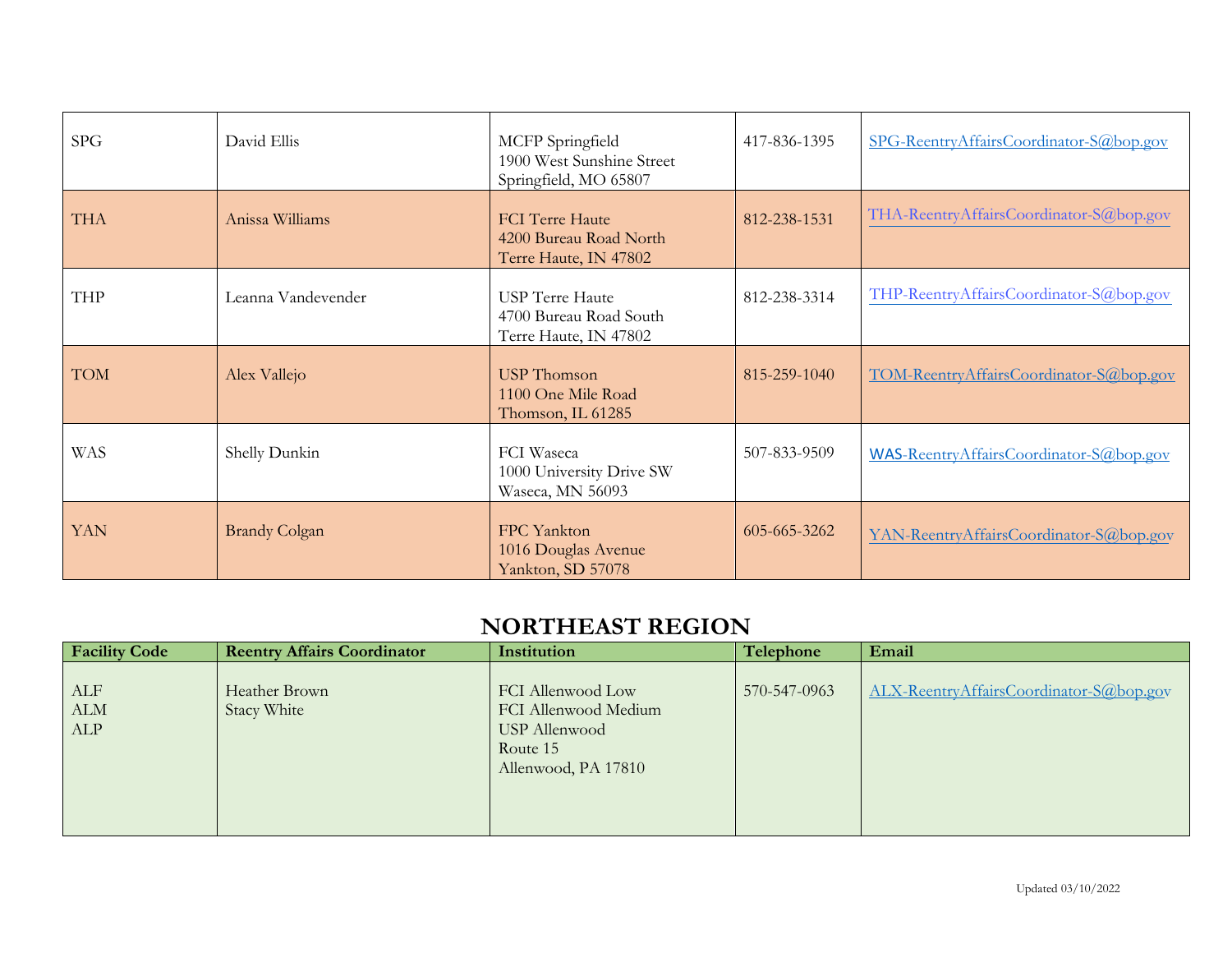| <b>BER</b> | Vacant                                         | FCI Berlin<br>1 Success Loop Road<br>Berlin, NH 03570                       | 603-342-4000 | BER-ReentryAffairsCoordinator-S@bop.gov |
|------------|------------------------------------------------|-----------------------------------------------------------------------------|--------------|-----------------------------------------|
| <b>BRO</b> | Erin Rogers                                    | MDC Brooklyn<br>80 29th Street<br>Brooklyn, NY 11232                        | 718-840-4200 | BRO-ReentryAffairsCoordinator-S@bop.gov |
| CAA        | Philip Yzeik                                   | USP Canaan<br>3057 Eric J. Williams Memorial<br>Drive<br>Waymart, PA 18472  | 570-488-8000 | CAA-ReentryAffairsCoordinator-S@bop.gov |
| <b>DAN</b> | Darlene Castrovinci                            | FCI Danbury<br>33 1/2 Pembroke Station<br>Route 37<br>Danbury, CT 06811     | 203-743-6471 | DAN-ReentryAffairsCoordinator-S@bop.gov |
| <b>DEV</b> | Vacant                                         | <b>FMC</b> Devens<br>42 Patton Road<br>Ayer, MA 01432                       | 978-796-1000 | DEV-ReentryAffairsCoordinator-S@bop.gov |
| <b>ELK</b> | Tricia McMillin                                | FCI Elkton<br>8730 Scroggs Road<br>Lisbon, OH 44432                         | 330-420-6200 | ELK-ReentryAffairsCoordinator-S@bop.gov |
| FAI        | AnnaMarie Morales                              | FCI Fairton<br>655 Fairton-Millville Road<br>Fairton, NJ 08320              | 856-453-1177 | FAI-ReentryAffairsCoordinator-S@bop.gov |
| <b>FTD</b> | Eric Alexander - West<br>Jeffrey Keller - East | FCI Fort Dix<br>5756 Hartford & Pointville Road<br>Joint Base MDL, NJ 08640 | 609-723-1100 | FTD-ReentryAffairsCoordinator-S@bop.gov |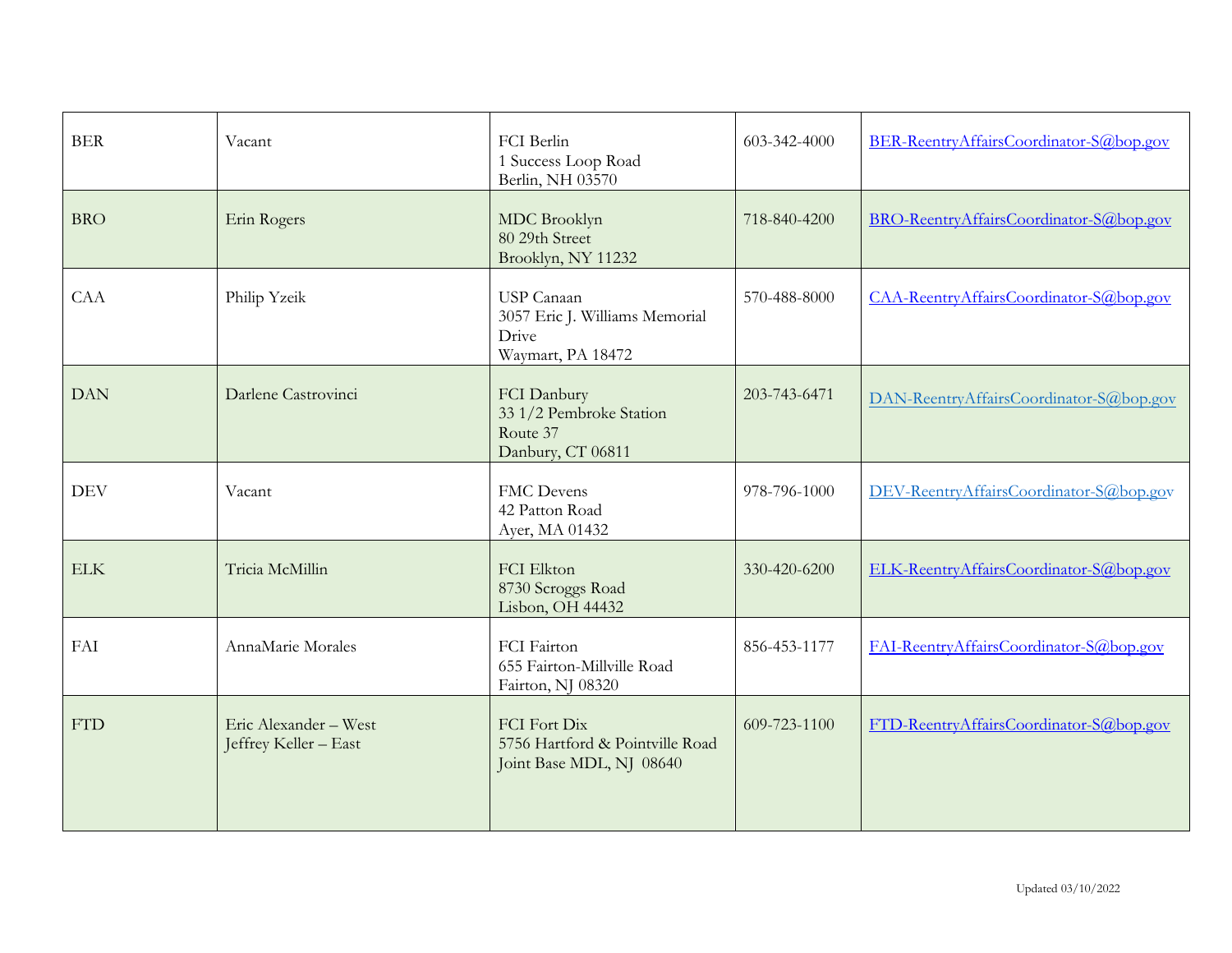| <b>LEW</b> | Mandy Ball           | <b>USP</b> Lewisburg<br>2400 Robert F. Miller Drive<br>Lewisburg, PA 17837 | 570-523-1251 | LEW-ReentryAffairsCoordinator-S@bop.gov |
|------------|----------------------|----------------------------------------------------------------------------|--------------|-----------------------------------------|
| LOR        | Patrick Griffiths    | <b>FCI</b> Loretto<br>772 Saint Joseph Street<br>Loretto, PA 15940         | 814-472-4140 | LOR-ReentryAffairsCoordinator-S@bop.gov |
| <b>MCK</b> | Vacant               | FCI McKean<br>6975 Route 59<br>Lewis Run, PA 16738                         | 814-362-8900 | MCK-ReentryAffairsCoordinator-S@bop.gov |
| <b>OTV</b> | Joseph Rubino        | <b>FCI</b> Otisville<br>Two Mile Drive<br>Otisville, NY 10963              | 845-386-6700 | OTV-ReentryAffairsCoordinator-S@bop.gov |
| PHL        | <b>Scott Barrett</b> | FDC Philadelphia<br>700 Arch Street<br>Philadelphia, PA 19106              | 215-521-4000 | PHL-ReentryAffairsCoordinator-S@bop.gov |
| <b>RBK</b> | Vacant               | FCI Ray Brook<br>128 Ray Brook Road<br>Ray Brook, NY 12977                 | 518-897-4000 | RBK-ReentryAffairsCoordinator-S@bop.gov |
| <b>SCH</b> | Suzanne Mitchell     | FCI Schuylkill<br>Route 901 & Interstate 81<br>Minersville, PA 17954       | 570-544-7100 | SCH-ReentryAffairsCoordinator-S@bop.gov |

#### **SOUTH CENTRAL REGION**

| <b>Facility Code</b> | <b>Reentry Affairs Coordinator</b> | Institution                                                      | Telephone    | Email                                   |
|----------------------|------------------------------------|------------------------------------------------------------------|--------------|-----------------------------------------|
| <b>BAS</b>           | Vacant                             | <b>FCI</b> Bastrop<br>1341 Highway 95 North<br>Bastrop, TX 78602 | 512-321-3903 | BAS-ReentryAffairsCoordinator-S@bop.gov |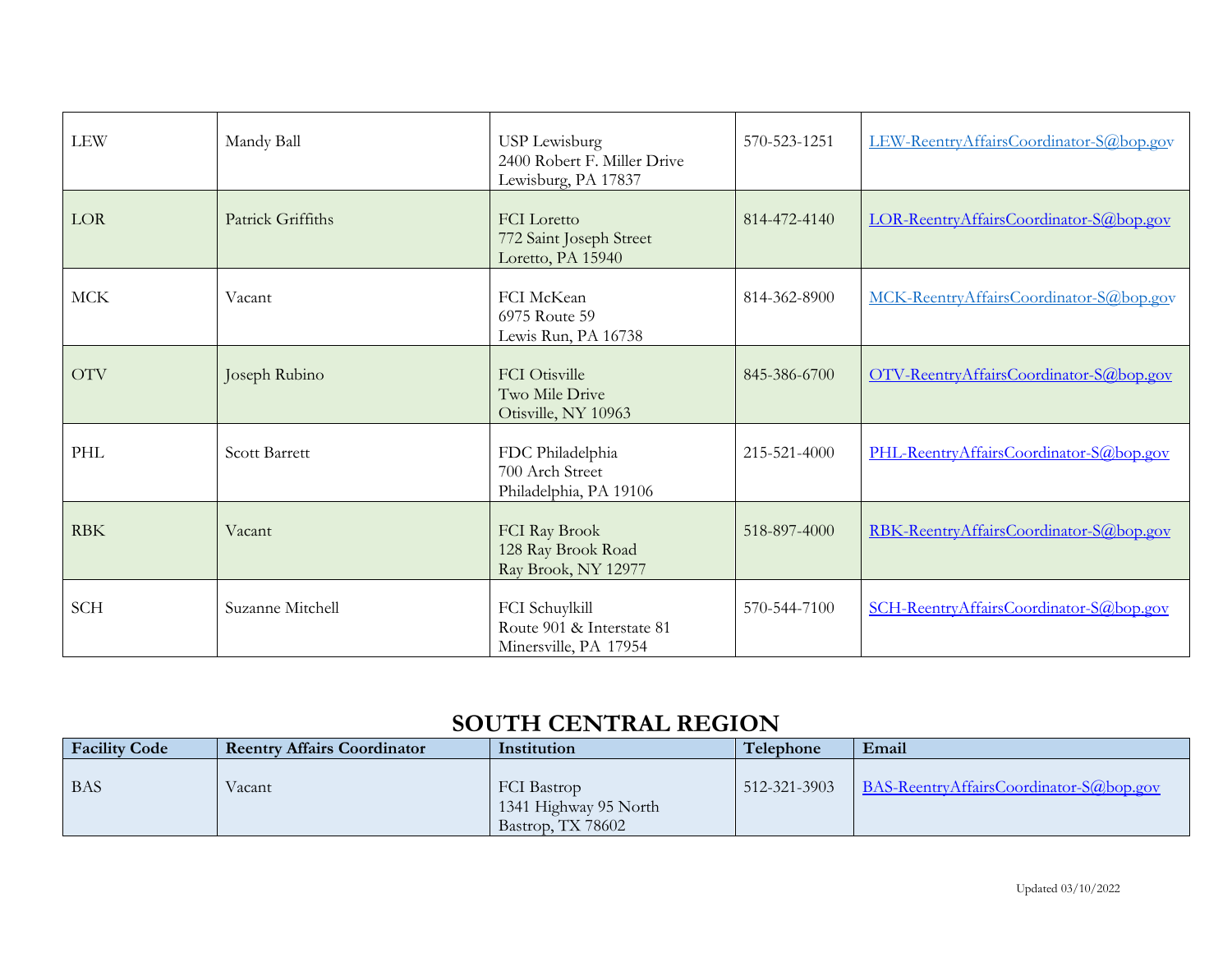| $\operatorname{BMI}$<br><b>BMM</b> | Jason Lange       | FCI Beaumont Low<br>FCI Beaumont Medium<br>5560 Knauth Road<br>Beaumont, TX 77705   | 409-727-8172<br>409-727-0101 | BML-ReentryAffairsCoordinator-S@bop.gov<br>BMM-ReentryAffairsCoordinator-S@bop.gov |
|------------------------------------|-------------------|-------------------------------------------------------------------------------------|------------------------------|------------------------------------------------------------------------------------|
| <b>BMP</b>                         | Quincy Jones      | <b>USP Beaumont</b><br>6200 Knauth Road<br>Beaumont, TX 77705                       | 409-727-8188                 | BMP-ReentryAffairsCoordinator-S@bop.gov                                            |
| <b>BIG</b>                         | Stephanie Ramirez | FCI Big Spring<br>1900 Simler Avenue<br>Big Spring, TX 79720                        | 432-466-2300                 | BIG-ReentryAffairsCoordinator-S@bop.gov                                            |
| <b>BRY</b>                         | Kelli St. Clergy  | FPC Bryan<br>1100 Ursuline Avenue<br>Bryan, TX 77803                                | 979-823-1879                 | BRY-ReentryAffairsCoordinator-S@bop.gov                                            |
| <b>CRW</b>                         | Raul Aldape       | FMC Carswell<br>Naval Air Station J Street<br>Building 3000<br>Fort Worth, TX 76127 | 817-782-4000                 | CRW-ReentryAffairsCoordinator-S@bop.gov                                            |
| <b>ERE</b>                         | Stephen DeVaughan | FCI El Reno<br>4205 Highway 66 West<br>El Reno, OK 73036                            | 405-262-4875                 | ERE-ReentryAffairsCoordinator-S@bop.gov                                            |
| <b>FOR</b>                         | Rickey Foreman    | FCI Forrest City Low<br>1301 Dale Bumpers Road<br>Forrest City, AR 72335            | 870-494-4200                 | FOR-ReentryAffairsCoordinator-S@bop.gov                                            |
| <b>FOM</b>                         | Terrie Patterson  | FCI Forrest City Medium<br>1301 Dale Bumpers Road<br>Forrest City, AR 72335         | 870-494-4200                 | FOR-ReentryAffairsCoordinator-S@bop.gov                                            |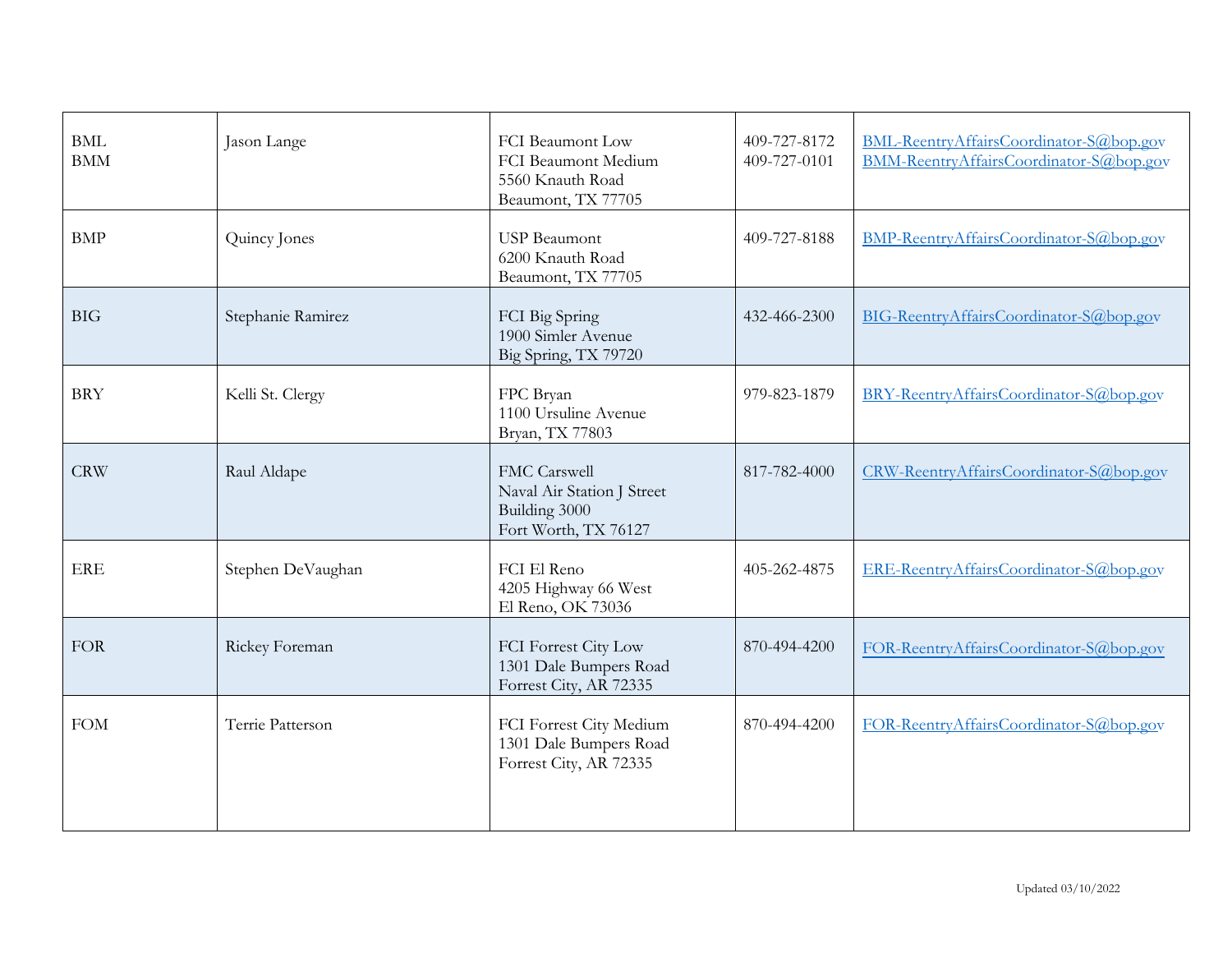| <b>FTW</b>               | Soukeina Rebella | FMC Fort Worth<br>3150 Horton Road<br>Fort Worth, TX 76119                  | 817-534-8400 | FTW-ReentryAffairsCoordinator-S@bop.gov |
|--------------------------|------------------|-----------------------------------------------------------------------------|--------------|-----------------------------------------|
| <b>HOU</b>               | Bo Rose          | FDC Houston<br>1200 Texas Avenue<br>Houston, TX 77002                       | 713-221-5400 | HOU-ReentryAffairsCoordinator-S@bop.gov |
| <b>LAT</b>               | Alberto Jacquez  | FCI La Tuna<br>8500 Doniphan Road<br>Anthony, TX 79821                      | 915-791-9000 | LAT-ReentryAffairsCoordinator-S@bop.gov |
| <b>OAK</b><br><b>OAD</b> | Kimberly LaBuff  | FCI Oakdale I<br>1507 East Whatley Road<br>Oakdale, LA 71463                | 318-335-4070 | OAK-ReentryAffairsCoordinator-S@bop.gov |
|                          |                  | FCI Oakdale II<br>2105 East Whatley Road<br>Oakdale, LA 71463               | 318-335-4070 | OAK-ReentryAffairsCoordinator-S@bop.gov |
| OKL                      | Freda Davis      | FTC Oklahoma City<br>7410 S. Macarthur Boulevard<br>Oklahoma City, OK 73169 | 405-682-4075 | OKL-ReentryAffairsCoordinator-S@bop.gov |
| <b>POM</b>               | Kimberly McGee   | <b>FCI Pollock</b><br>1000 Airbase Road<br>Pollock, LA 71467                | 318-765-4400 | POL-ReentryAffairsCoordinator-S@bop.gov |
| POL                      | Brandi Nugent    | <b>USP Pollock</b><br>1000 Airbase Road<br>Pollock, LA 71467                | 318-561-5300 | POL-ReentryAffairsCoordinator-S@bop.gov |
| <b>SEA</b>               | Nathan Carter    | FCI Seagoville<br>2113 North Highway 175<br>Seagoville, TX 75159            | 972-287-2911 | SEA-ReentryAffairsCoordinator-S@bop.gov |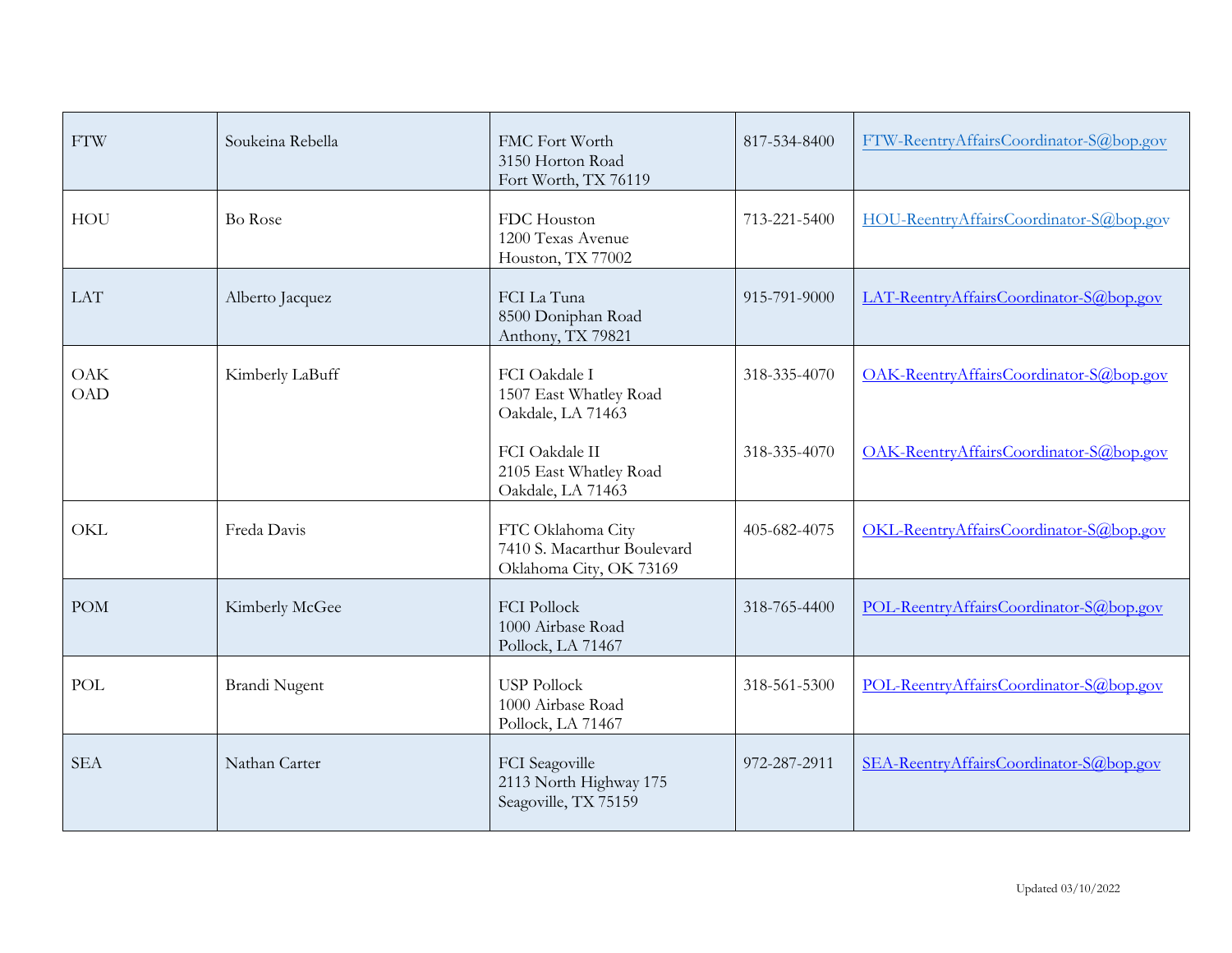| TEX        | Erica Cain           | FCI Texarkana<br>4001 Leopard Drive<br>Texarkana, TX 75501       | 903-838-4587 | TEX-ReentryAffairsCoordinator-S@bop.gov |
|------------|----------------------|------------------------------------------------------------------|--------------|-----------------------------------------|
| <b>TRV</b> | Cresencio Reyes, Jr. | FCI Three Rivers<br>US Highway 72 West<br>Three Rivers, TX 78071 | 361-786-3576 | TRV-ReentryAffairsCoordinator-S@bop.gov |

#### **SOUTHEAST REGION**

| <b>Facility Code</b> | <b>Reentry Affairs Coordinator</b> | Institution                                                               | Telephone    | Email                                   |
|----------------------|------------------------------------|---------------------------------------------------------------------------|--------------|-----------------------------------------|
| ALI                  | <b>Brittany Bell</b>               | <b>FCI</b> Aliceville<br>11070 Highway 14<br>Aliceville, AL 35442         | 205-373-5000 | ALI-ReentryAffairsCoordinator-S@bop.gov |
| ATL                  | Paul Prislupsky                    | USP Atlanta<br>601 Mcdonough Boulevard SE<br>Atlanta, GA 30315            | 404-635-5100 | ATL-ReentryAffairsCoordinator-S@bop.gov |
| <b>BEN</b>           | Phelicia Hamilton                  | <b>FCI</b> Bennettsville<br>696 Muckerman Road<br>Bennettsville, SC 29512 | 843-454-8200 | BEN-ReentryAffairsCoordinator-S@bop.gov |
| COL                  | Vacant                             | FCI Coleman Low<br>846 NE 54th Terrace<br>Sumterville, FL33521            | 352-689-6060 | COA-ReentryAffairsCoordinator-S@bop.gov |
| COM                  | William Harmon                     | FCI Coleman Medium<br>846 NE 54th Terrace<br>Sumterville, FL33521         | 352-689-6060 | COA-ReentryAffairsCoordinator-S@bop.gov |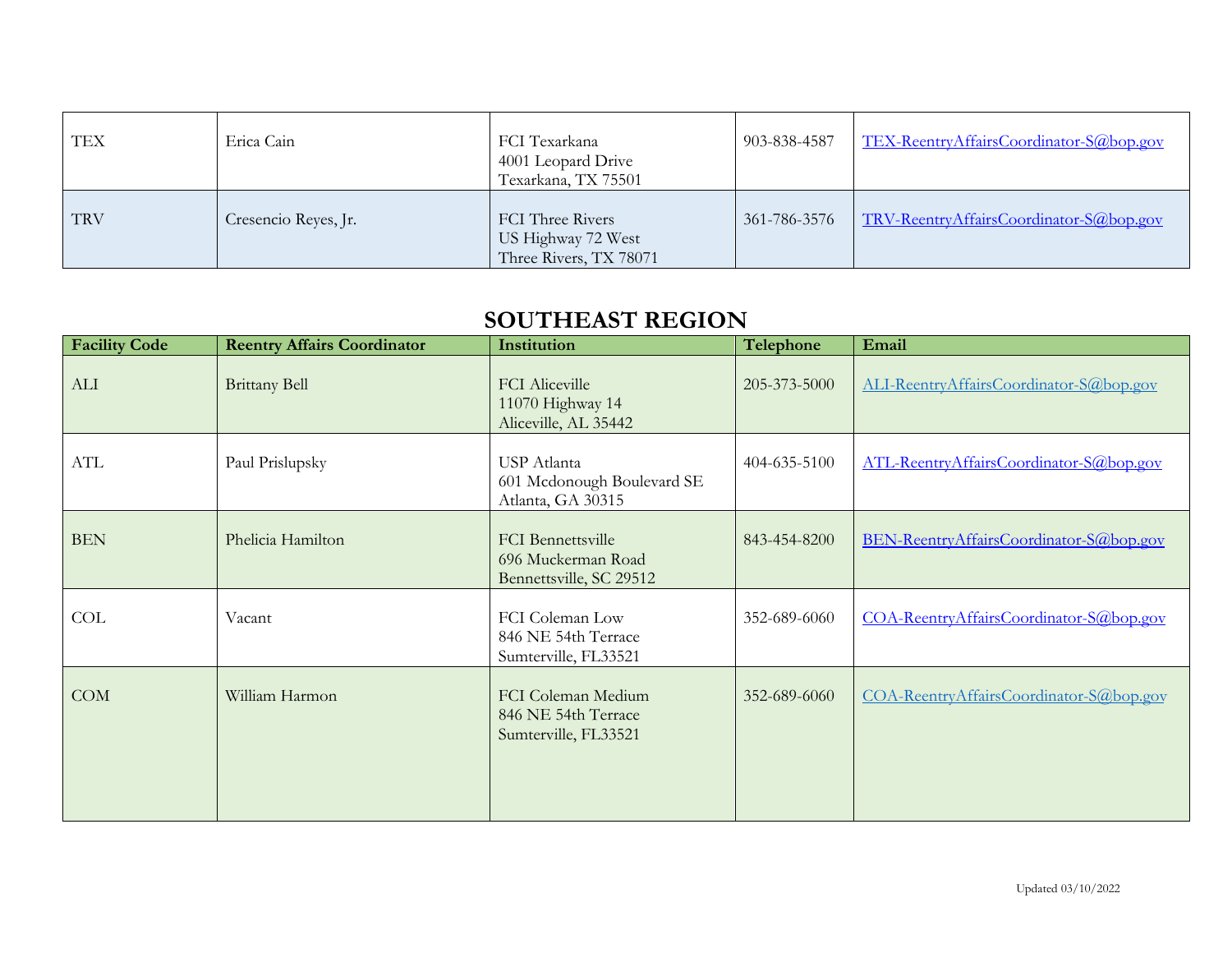| COP<br>CLP   | Damond Talbot         | USP I Coleman<br>USP II Coleman<br>846 NE 54th Terrace<br>Sumterville, FL 33521 | 352-689-6060 | COA-ReentryAffairsCoordinator-S@bop.gov |
|--------------|-----------------------|---------------------------------------------------------------------------------|--------------|-----------------------------------------|
| <b>EDG</b>   | Edith Grice-Peay      | FCI Edgefield<br>501 Gary Hill Road<br>Edgefield, SC 29824                      | 803-637-1500 | EDG-ReentryAffairsCoodinator-S@bop.gov  |
| <b>EST</b>   | Lashanda Smalls       | <b>FCI Estill</b><br>100 Prison Road<br>Estill, SC 29918                        | 803-625-4607 | EST-ReentryAffairsCoordinator-S@bop.gov |
| <b>GUA</b>   | <b>Esther Lopez</b>   | MDC Guaynabo<br>652 Carretera 28<br>Guaynabo, PR 00965                          | 787-749-4480 | GUA-ReentryAffairsCoordinator-S@bop.gov |
| <b>JES</b>   | Pamela Buggs          | FCI Jesup<br>2600 Highway 301 South<br>Jesup, GA 31599                          | 912-427-0870 | JES-ReentryAffairsCoordinator-S@bop.gov |
| <b>MNA</b>   | Monica Hogans-White   | FCI Marianna<br>3625 FCI Road<br>Marianna, FL 32446                             | 850-526-2313 | MNA-ReentryAffairsCoordinator-S@bop.gov |
| <b>MIA</b>   | Ahsaki Guilbeaux      | FCI Miami<br>15801 SW 137th Avenue<br>Miami, FL 33177                           | 305-259-2100 | MIA-ReentryAffairsCoordinator-S@bop.gov |
| $\mbox{MIM}$ | <b>Bradley Fertil</b> | FDC Miami<br>33 NE 4th Street<br>Miami, FL 33132                                | 305-577-0010 | MIM-ReentryAffairsCoordinator-S@bop.gov |
| <b>MON</b>   | Anita Rabidou         | FPC Montgomery<br>Maxwell Air Force Base<br>Montgomery, AL 36112                | 334-293-2100 | MON-ReentryAffairsCoordinator-S@bop.gov |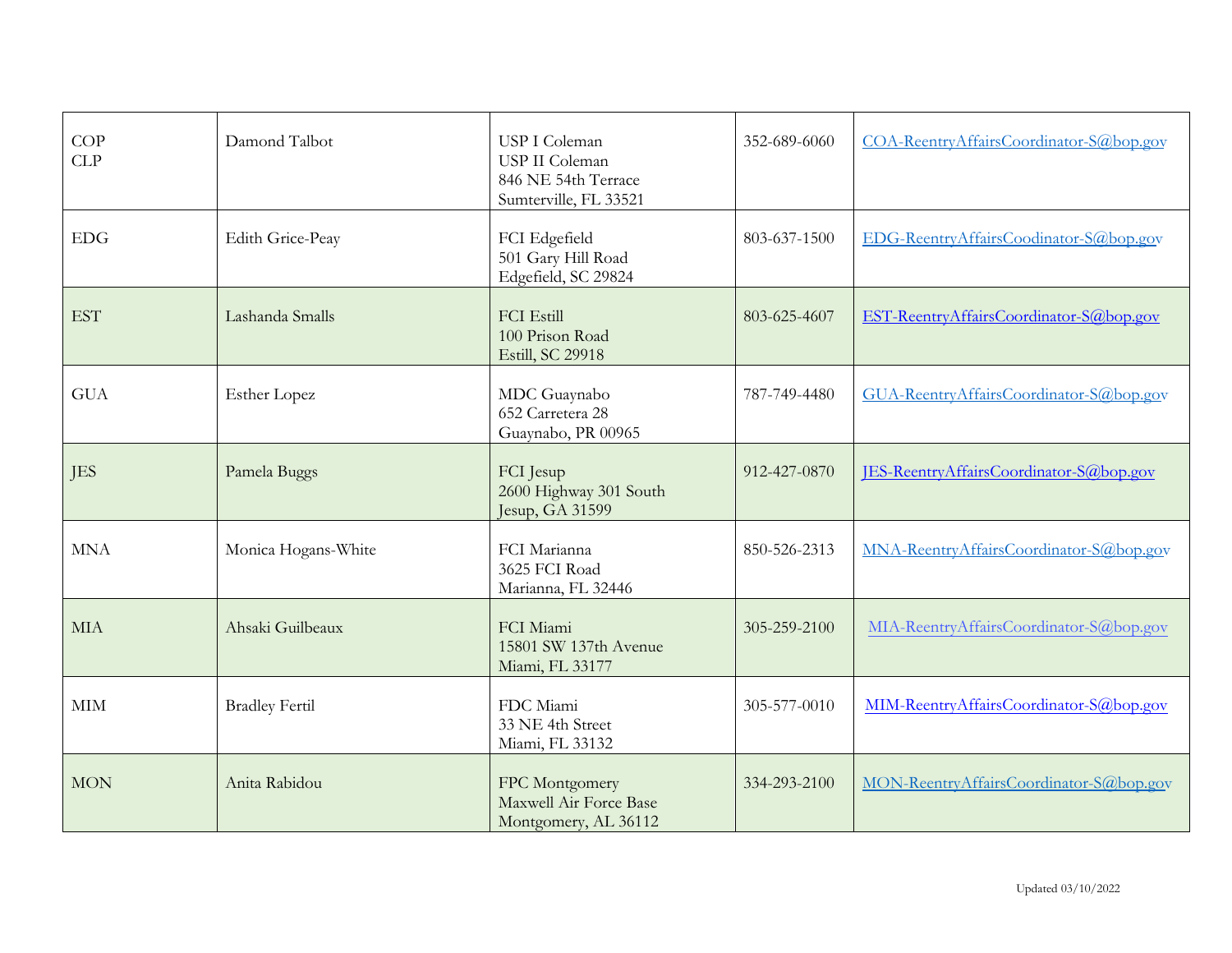| <b>PEN</b> | Consuela Gamble-York | FPC Pensacola<br>110 Raby Avenue<br>Pensacola, FL 32509                     | 850-457-1911 | PEN-ReentryAffairsCoodinator-S@bop.gov  |
|------------|----------------------|-----------------------------------------------------------------------------|--------------|-----------------------------------------|
| <b>TAL</b> | <b>Beth Nichols</b>  | <b>FCI</b> Tallahassee<br>501 Capital Circle NE<br>Tallahassee, FL 32301    | 850-878-2173 | TAL-ReentryAffairsCoordinator-S@bop.gov |
| <b>TDG</b> | Lisa Abernathy       | FCI Talladega<br>565 East Renfroe Road<br>Talladega, AL 35160               | 256-315-4100 | TDG-ReentryAffairsCoordinator-S@bop.gov |
| <b>WIL</b> | Albert McCorkle      | FCI Williamsburg<br>8301 Highway 521<br>Salters, SC 29590                   | 843-387-9400 | WIL-ReentryAffairsCoordinator-S@bop.gov |
| YAZ        | Lisa C. Reams        | FCI Yazoo City Low<br>2225 Haley Barbour Parkway<br>Yazoo City, MS 39194    | 662-716-1241 | YAZ-ReentryAffairsCoordinator-S@bop.gov |
| <b>YAM</b> | Nichole X. Boyd      | FCI Yazoo City Medium<br>2225 Haley Barbour Parkway<br>Yazoo City, MS 39194 | 622-716-1241 | YAZ-ReentryAffairsCoordinator-S@bop.gov |
| YAP        | Katon L. Varnado     | <b>USP Yazoo City</b><br>2225 Haley Barbour Parkway<br>Yazoo City, MS 39194 | 622-716-1241 | YAZ-ReentryAffairsCoordinator-S@bop.gov |

## **WESTERN REGION**

| <b>Facility Code</b> | <b>Reentry Affairs Coordinator</b> | Institution                                       | Telephone    | Email                                   |
|----------------------|------------------------------------|---------------------------------------------------|--------------|-----------------------------------------|
| <b>ATW</b>           | Vacant                             | USP Atwater<br>1 Federal Way<br>Atwater, CA 95301 | 209-386-0257 | ATW-ReentryAffairsCoordinator-S@bop.gov |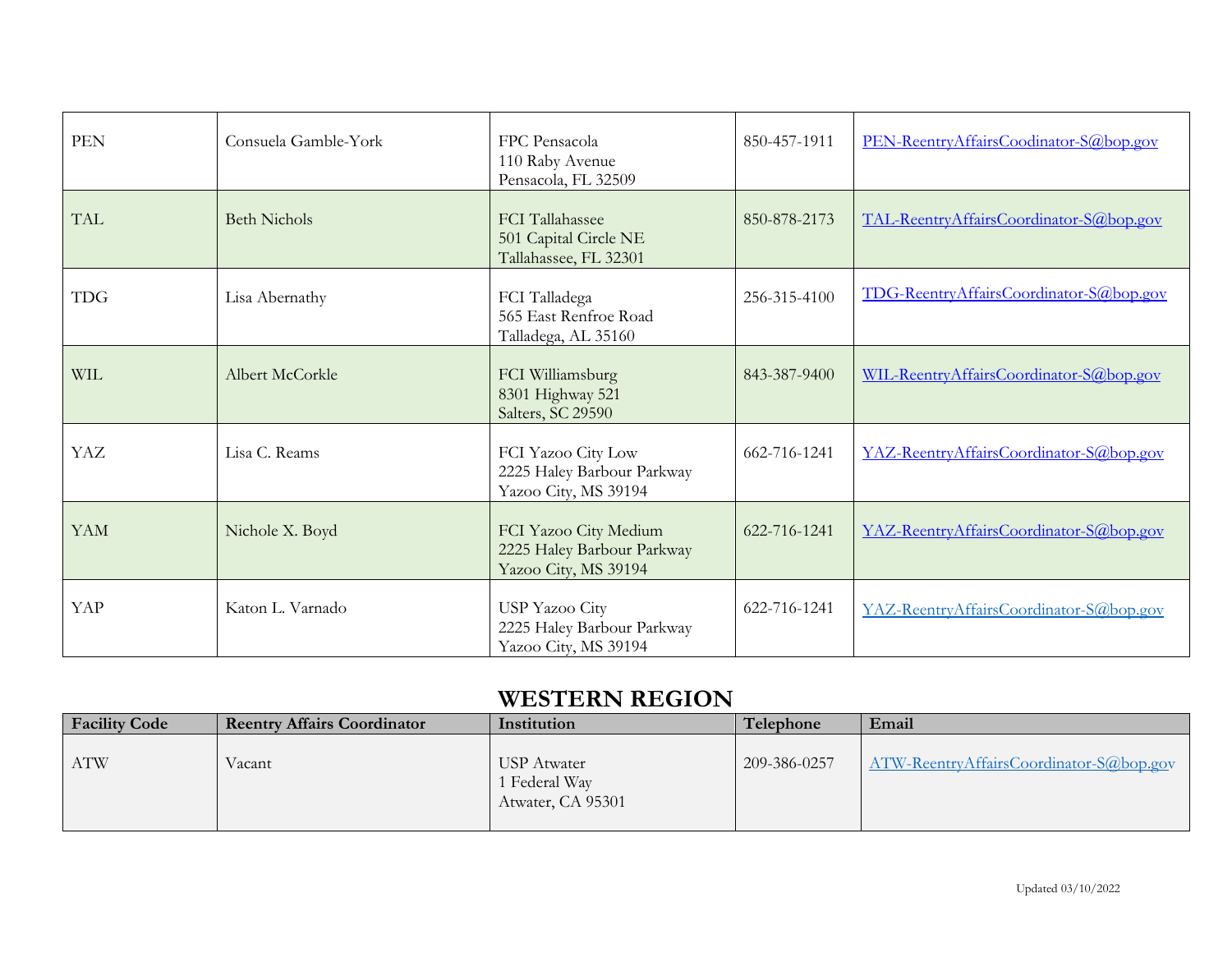| <b>DUB</b> | Stephen Caes<br>(start date TBD) | FCI Dublin<br>5701 8th Street - Camp Parks<br>Dublin, CA 94568          | 925-833-7500 | DUB-ReentryAffairCoordinator-S@bop.gov  |
|------------|----------------------------------|-------------------------------------------------------------------------|--------------|-----------------------------------------|
| <b>HER</b> | Osvaldo Perez                    | FCI Herlong<br>741-925 Access Road A-25<br>Herlong, CA 96113            | 530-827-8000 | HER-ReentryAffairsCoordinator-S@bop.gov |
| <b>HON</b> | Shawn Manini                     | FDC Honolulu<br>351 Elliott Street<br>Honolulu, HI 96819                | 808-838-4200 | HON-ReentryAffairsCoordinator-S@bop.gov |
| LOF        | Beatriz Austin                   | FCI Lompoc<br>3600 Guard Road<br>Lompoc, CA 93436                       | 805-736-4154 | LOX-ReentryAffairsCoordinator-S@bop.gov |
| <b>LOM</b> | Maria Wolfe                      | USP Lompoc<br>3901 Klein Boulevard<br>Lompoc, CA 93436                  | 805-735-2771 | LOX-ReentryAffairsCoordinator-S@bop.gov |
| <b>LOS</b> | Michael Hughes                   | <b>MDC</b> Los Angeles<br>535 N Alameda Street<br>Los Angeles, CA 90012 | 213-485-0439 | LOS-ReentryAffairsCoordinator-S@bop.gov |
| <b>MEN</b> | Victor Marrero                   | FCI Mendota<br>33500 West California Avenue<br>Mendota, CA 93640        | 559-274-4000 | MEN-ReentryAffairsCoordinator-S@bop.gov |
| <b>PHX</b> | Damaris McAnally                 | FCI Phoenix<br>37900 N 45th Avenue<br>Phoenix, AZ 85086                 | 623-465-9757 | PHX-ReentryAffairsCoordinator-S@bop.gov |
| <b>SAF</b> | Breatriz Ojeda                   | FCI Safford<br>1529 West Highway 366<br>Safford, AZ 85546               | 928-428-6600 | SAF-ReentryAffairsCoordinator-S@bop.gov |
|            |                                  |                                                                         |              |                                         |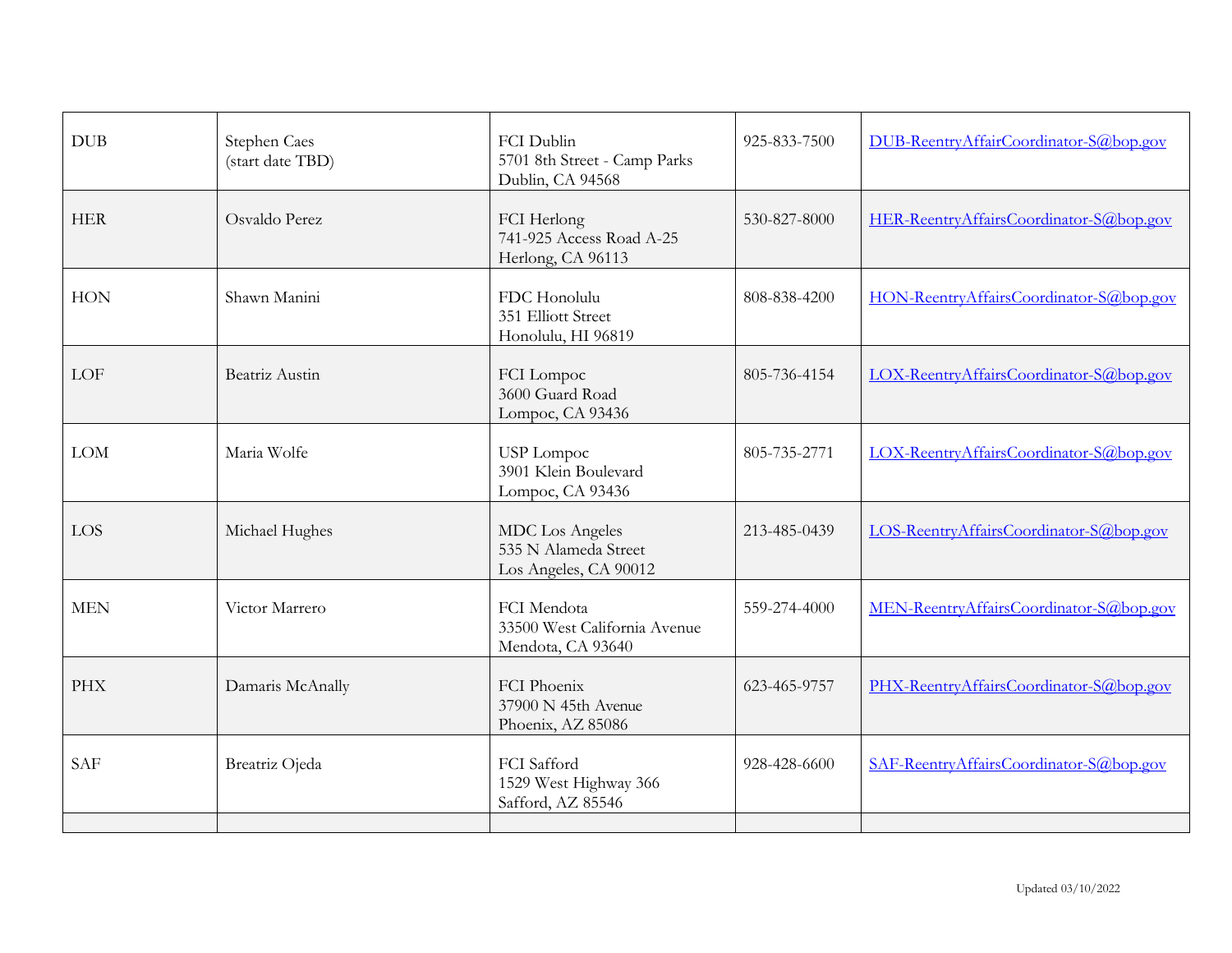| <b>SDC</b>               | Shaleen Ruelas                   | MCC San Diego<br>808 Union Street<br>San Diego, CA 92101                                                       | 619-232-4311                 | SDC-ReentryAffairsCoordinator-S@bop.gov |
|--------------------------|----------------------------------|----------------------------------------------------------------------------------------------------------------|------------------------------|-----------------------------------------|
| <b>SET</b>               | Leipusa Meaole                   | FDC SeaTac<br>2425 South 200th Street<br>Seattle, WA 98198                                                     | 206-870-5700                 | SET-ReentryAffairsCoordinator-S@bop.gov |
| <b>SHE</b>               | Rosa Sanchez<br>(start date TBD) | FCI Sheridan<br>27072 Ballston Road<br>Sheridan, OR 97378                                                      | 503-843-4442                 | SHE-ReentryAffairsCoodinator-S@bop.gov  |
| <b>TRM</b>               | Laura Nunez                      | FCI Terminal Island<br>1299 Seaside Avenue<br>San Pedro, CA 90731                                              | 310-831-8961                 | TRM-ReentryAffairsCoordinator-S@bop.gov |
| <b>TCN</b><br><b>TCP</b> | Aracelli Corona                  | FCI Tucson<br>8901 South Wilmot Road<br>Tucson, AZ 85756                                                       | 520-574-7100                 | TCN-ReentryAffairsCoordinator-S@bop.gov |
|                          |                                  | <b>USP</b> Tucson<br>9300 South Wilmot Road<br>Tucson, AZ 85756                                                | 520-663-5000                 |                                         |
| <b>VIM</b>               | Krishna Howard-Napoleon          | FCI Victorville Medium I<br>13777 Air Expressway Boulevard<br>Victorville, CA 92394                            | 760-246-2400                 | VIM-ReentryAffairsCoordinator-S@bop.gov |
| <b>VVM</b><br><b>VIP</b> | Tim Baker                        | FCI Victorville Medium II<br><b>USP</b> Victorville<br>13777 Air Expressway Boulevard<br>Victorville, CA 92394 | 760-530-5700<br>760-530-5000 | VIM-ReentryAffairsCoordinator-S@bop.gov |